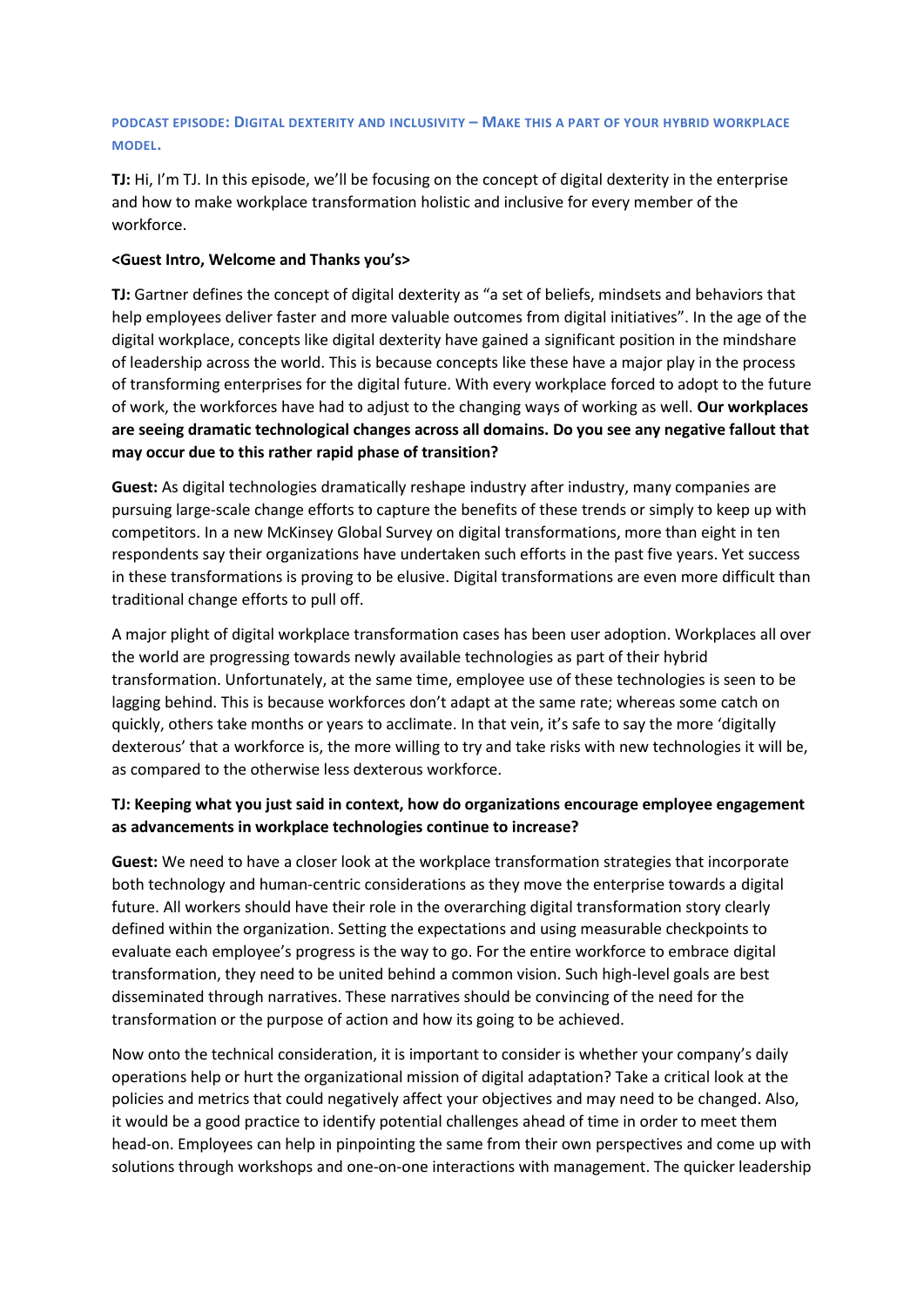realizes they're in the same boat with their employees, the more efficient a digital transformation effort can be carried out.

# **TJ: Correct me if I'm wrong, but this is starting to sound a lot like the ideas around digital dexterity that we have previously discussed.**

Bringing the conversation back to digital dexterity is an essential part of the transformation narrative. Communication, collaboration, data, insights, talent management, skill development, and training are aspects of digital dexterity that will create an organization-wide impact. Digital dexterity requires leaders to take initiatives and encourage employees to break barriers by having a futuristic mindset. While technological aptitude is essential, the right attitude to drive and adopt digital technology and change is a must.

In this pursuit of digital transformation, digital dexterity is the key ingredient. Without this critical competency, employees will never fully maximize the value of enterprise technology, and resistance will persist. To circle back, no matter the endgame, uniting employees on a common vision may be the best way to drive digital transformation at the workplace. From training programs for new internal technologies to introducing a next-generation product to the market, the overarching narrative around your work will determine the success of your entire digital transformation.

# **TJ: So, in theory, a successful digital transformation requires an enterprise to be digitally dexterous. In that vein, how do organizations develop a workforce that can be considered digitally dexterous?**

**Guest:** Embracing workplace digital transformation requires the end solution to be human-centric. This is because, statistically speaking, the majority of any workforce will not possess the digital dexterity to navigate a transformation without expert guidance. For this concern, it's advisable that your digital initiative should be able to provide training and support for both new and existing employees. Similarly, if there's something leadership across the board can agree about is when it comes to digital dexterity, it will find its roots in workplace culture. If the culture is not supportive or indicative of new initiatives and risk-taking, employees will have difficulty embracing concepts like digital dexterity and may even abandon it entirely. Success of digital dexterity at work means prevalence of certain attributes that will allow it to prosper.

While tech-savviness is considered a component of digital dexterity, there are other attributes as well. The workplace must be collaborative, flexible, and open-minded. Even individuals on the lesser side of their technical abilities may find themselves on the higher end of the digital dexterity spectrum if they are willing to remain open to the new ways. This is because change management among existing employees may be an even larger obstacle as the workplace heads towards digital transformation. A McKinsey study found that unfailing commitment toward long-term sustainability and organization-wide change were the most important capabilities in successful workplace transformations. Clearly, leadership needs to communicate the long-term intent behind these strategies and take accountability for seeing such initiatives through to the end.

# **TJ: The writing is clearly on the wall. Organizations that wish to fulfill a holistic workplace transformation in these times need to treat digital dexterity as critical. Your thoughts on this?**

**Guest:** The enterprise as a whole should own the objective of digital dexterity. The first barrier is thinking anything "digital" is owned by others – like IT, those with "digital" in the title, or even a new executive formally tasked with "digital transformation." The reality is that every part of an enterprise is impacted, and every leader can be an amplifier or blocker of digital adoption. If leaders do not see